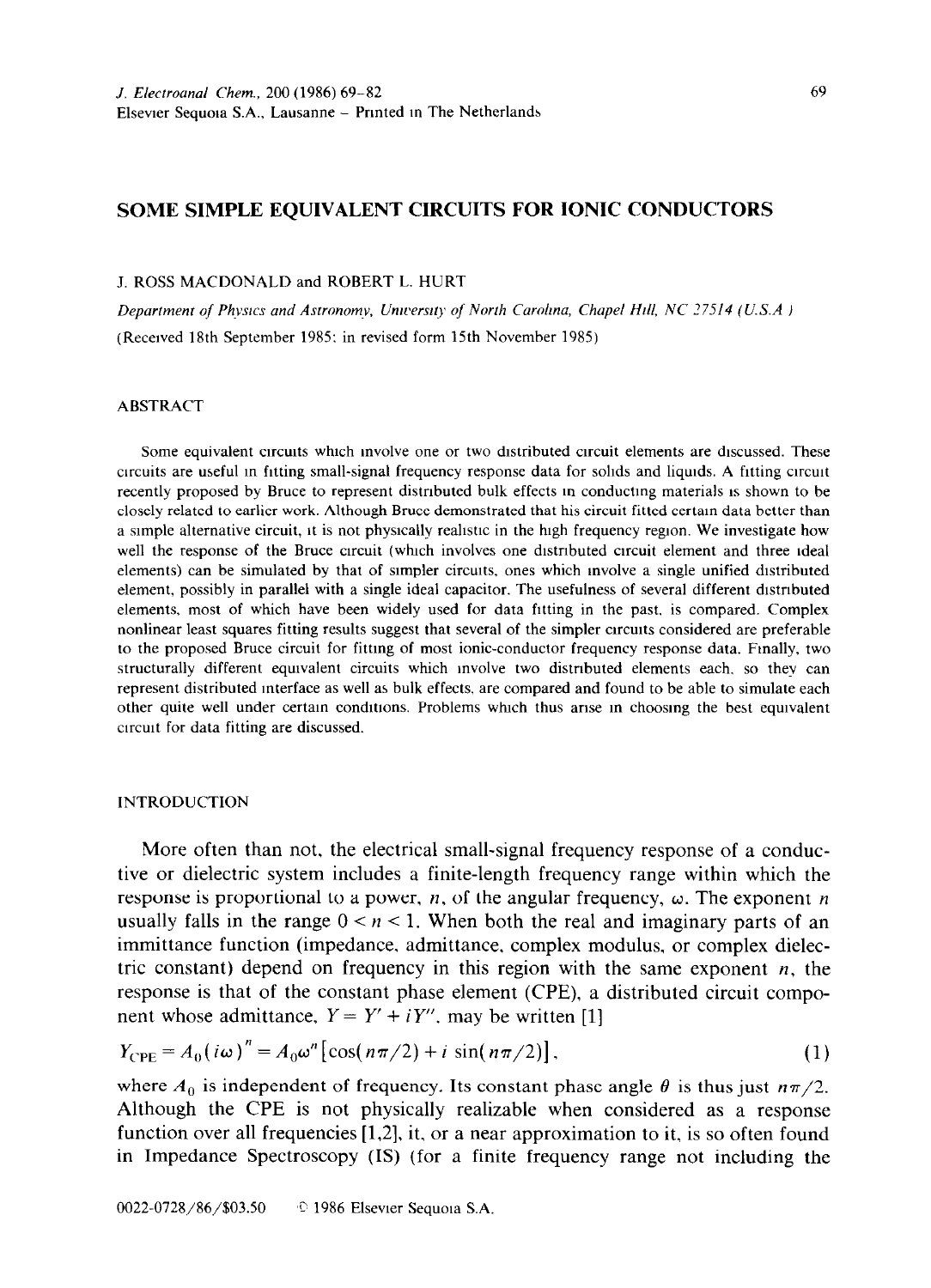extremes of frequency) that such response is almost ubiquitous. This means that when we try to represent IS data by means of an equivalent circuit, it must usually include one or more distributed circuit elements (DCE's) of CPE type or ones which at least exhibit CPE-like response over part of their ranges of applicability.

Although here we shall consider only intrinsically conducting systems, such as ionic hopping conductors, the DCE's we shall use, when expressed in normalized form, are equally applicable to dielectric systems [3]. We shall start by discussing equivalent circuits which involve only a single DCE and shall conclude with a comparison of two circuits involving two DCE's each.

### EQUIVALENT CIRCUITS INVOLVING A SINGLE DISTRIBUTED ELEMENT

Figures la and lb show two circuits recently compared by Bruce [4] using ionic-conductor IS data and complex nonlinear least squares (CNLS) data fitting [5]. Here  $C_{\infty}$  is the high frequency limiting capacitance of the system, the geometrical capacitance. It is always properly present in any equivalent circuit and always bridges the electrodes [6,7]. It is often actually omitted from equivalent circuits used to fit data, however, because the data do not extend to sufficiently high frequencies that its effect is apparent. The resistance *R* was identified by Bruce only as the dc resistance of the material. Provided that one is working with a material that exhibits only bulk response, *R* is also the high frequency limiting bulk resistance of the system,  $R_{\infty}$ , only equal to the dc resistance when no other resistive contributions appear at lower frequencies [6,7], as is the case here and in Bruce's work [4]. Thus the actual, measured dc resistance is not necessarily the bulk resistance of the system and may even be infinite, but  $R<sub>x</sub>$  is always present in any real conducting system.

The DCE's in Bruce's circuits were identified only as frequency dependent admittances but were in fact CPE's, as shown in Fig. 1. Although Bruce ascribes the Fig. la circuit to a 1977 paper of Jonscher [8], its provenance is actually considerably earlier. The CPE was perhaps first discussed for ionic systems by Fricke [9] in 1932



Fig. 1. Four simple equivalent circuits involving constant phase elements (CPE's).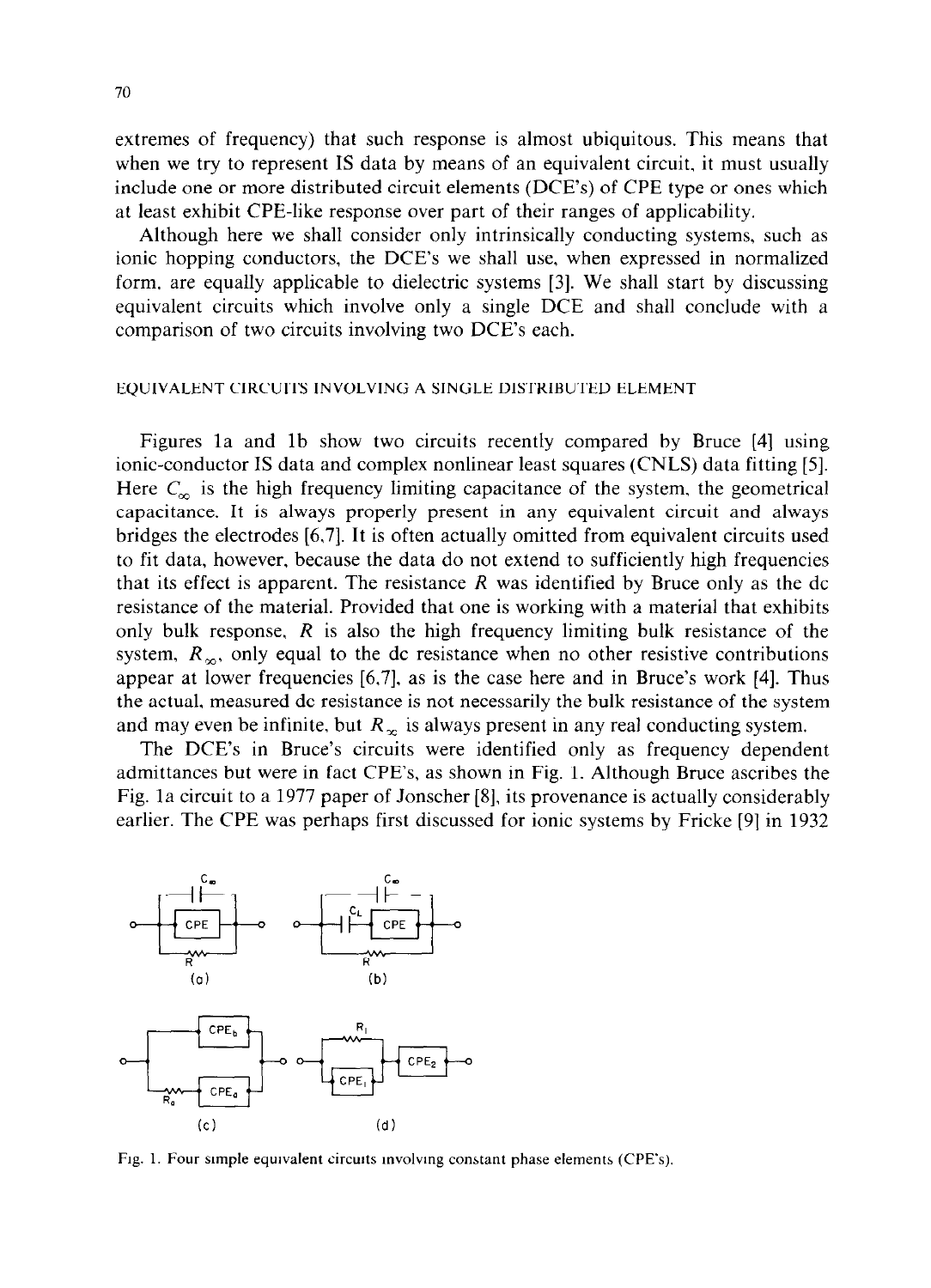and appears explicitly in the 1941 work of Cole and Cole [10] for dielectric systems. The first (implicit)' appearance of the parallel combination of a CPE and a resistor (as in Bruce's Fig. la and the present Fig. la) in the solid electrolyte area was the introduction by Ravaine and Souquet [ll] in 1973 of the distributed impedance function

$$
Z = Z' + iZ'' = Y^{-1} = R / [1 + (i\omega\tau_0)^n]
$$
 (2)

which leads, when plotted in the complex plane, to an arc of a circle whose center lies below the real axis for  $0 < n < 1$ . It has thus been termed [3,12] the ZARC DCE. Equation (2) was proposed in analogy to the Cole-Cole (CC) dielectric-system DCE, which has exactly the same functional dependence on frequency at the complex dielectric constant level and thus leads in general to a depressed semicircle in the complex dielectric constant plane [3,10-121.

Although eqn. (2) represents a unitary DCE in its own right and may be interpreted m terms of a distribution of relaxation times in the same way the CC is so interpreted [lo]. it may also be considered as a composite circuit element. the combination of a CPE and resistor in parallel [1,3,12]. This result follows immediately when we set  $RA_0 = \tau_0$ ". Although the ZARC has been used to fit considerable data, including some for  $\beta$ -alumina [13], like the CPE it is physically unreasonable at the frequency extremes. Any real linear system with time-invariant material properties should have a shortest (non-zero) relaxation time and a longest (non-infinite) relaxation time [3,12.14]. Thus at sufficiently high and low frequencies the response of a conductive system must reduce to that of a single ideal resistor and capacitor in parallel (no distributed element effects). In turn this requires that as  $\omega \to 0$ .  $[1-(Z'/R)] \propto \omega^2$  and  $-Z'' \propto \omega$ , while for  $\omega \to \infty$ ,  $Z' \propto \omega^{-2}$  and  $-Z'' \propto \omega$  $\omega^{-1}$ . The ZARC does not satisfy these conditions, which are often of importance only outside the (limited) frequency range of most IS measurements.

The Bruce circuit of Fig. lb removes one of the frequency-extreme deficiencies of the ZARC and the Fig. 1a circuit, namely the one for  $\omega \rightarrow 0$ . The addition of the capacitor  $C_{L}$  ensures that the 1b circuit behaves as a capacitor and resistor in parallel in this limit. Incidentally. the series combination of an ideal capacitor and a CPE, as in the Bruce circuit, has been used for many years, since the CC dielectricsystem DCE may be considered just such a composite element [3,10]. Bruce was perhaps the first, however, to demonstrate its usefulness for a conductive situation. Now the requirement of RC-type behavior in the frequency extremes necessitates that the arc of an impedance plane plot must intercept the real axis with an angle whose magnitude is 90° at both the low and the high frequency ends. Although this perpendicular-intercept condition has been in the literature for some time [15], it is not well known. It is a necessary but not sufficient condition for physical realizability since it does not ensure limiting single *RC* behavior. For example, for  $\omega \rightarrow \infty$  the Bruce circuit does lead [4] to a 90 $^{\circ}$  angle (for  $n < 1$ ) but not to high-frequency-limiting *RC* behavior. Thus this circuit is still not entirely physically reasonable and would require the addition of a new element, a resistor in series with  $C<sub>1</sub>$ , to be made physically realistic at both frequency extremes.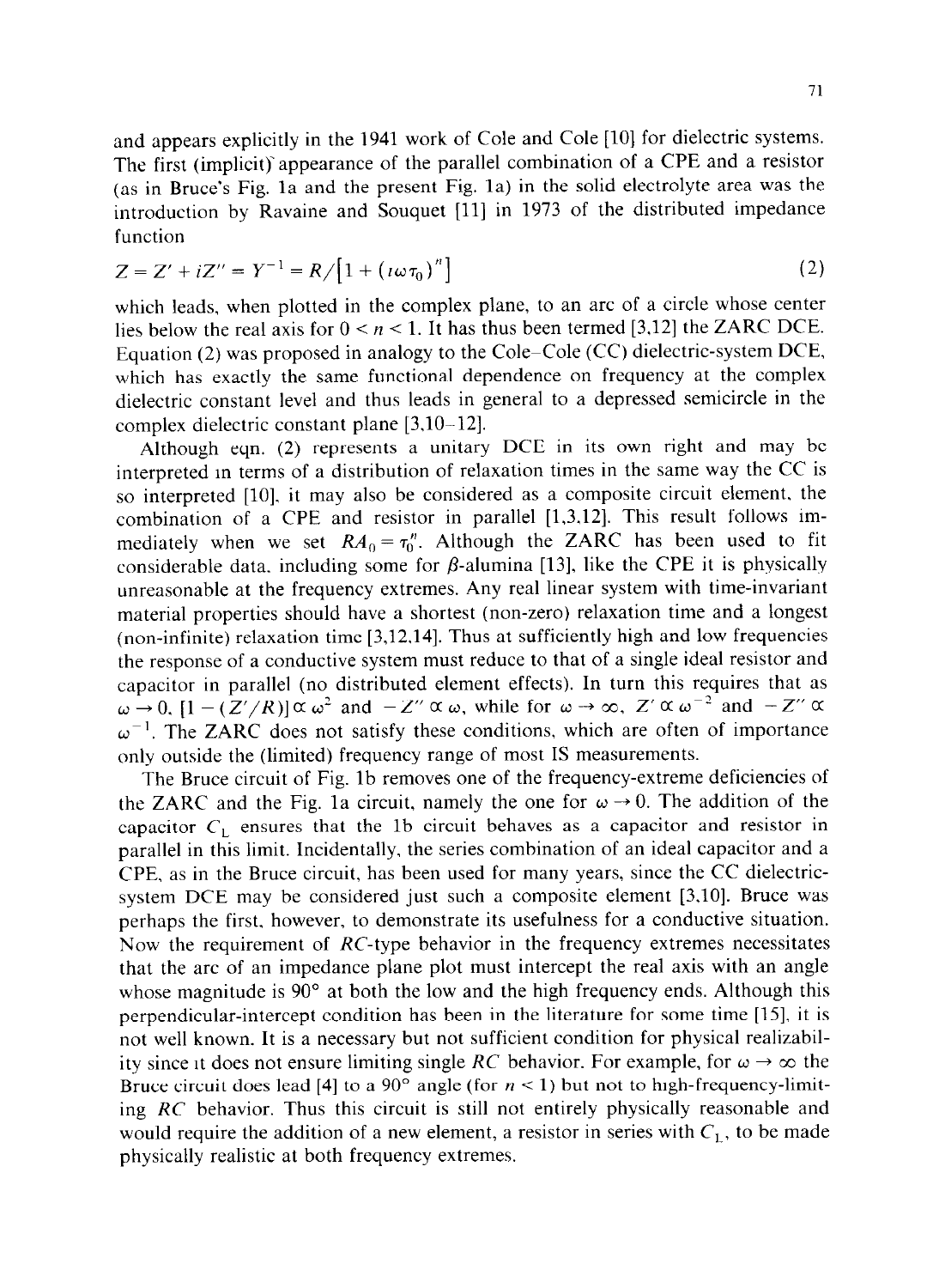Now Bruce has shown that IS data on the molten salt  $[0.4 \text{ Ca(NO<sub>3</sub>)} + 0.6$  $KNO_1$  and on the ionically conducting glass  $K_2Si_3O_7$  are appreciably better fitted, using CNLS. by the Fig. lb circuit than by that of la. As may be expected, the improvement occurs principally at lower frequencies where the influence of  $C_1$  is important. Although Bruce shows the comparisons by means of complex impedance plane plots, what he refers to as impedance and plots is actually the complex conjugate impedance,  $Z^* = Z' - iZ''$ . The problem mentioned above with the high frequency limit of the Bruce circuit does not show up clearly on an impedance plane plot. One would require a plot of  $log(Z')$  vs.  $log(\omega)$  to distinguish between the Bruce frequency exponent of  $(n-2)$  and the proper  $-2$  exponent in the  $\omega \rightarrow \infty$  limit.

Now it is of interest to see how well the Bruce circuit can mimic some other equivalent circuits found useful for fitting of IS data. Since most of the circuits to be considered have been used in the past to fit a wide variety of frequency response data. the degree to which the Fig. lb circuit can simulate the response of these other circuits will yield a measure of its generality and usefulness. Instead of using the Bruce circuit to fit separate "data sets" generated from each of several other circuits involving DCE's. for simplicity we shall reverse the procedure, generate "data" using the Bruce circuit and attempt to fit it with other simple circuits using full CNLS. The data used by Bruce in testing the appropriateness of his circuit were given in their original publication [16] only in the form of complex modulus function graphs for several different temperatures. It is not clear whether the Z values actually fitted by Bruce were derived by reading points off of these graphs and transforming or not. In order to avoid the errors introduced by such a procedure, but still to maintain a close connection to Bruce's work, we shall generate the "data" to be fitted here using the parameters he obtained for his circuit by CNLS fitting of  $K_2Si_3O_7$  data [16]. The temperature associated with these results was not stated by Bruce but appears to be 49.6°C. The parameter values (in specific form) are  $R = 1.266 \times 10^9$   $\Omega$  cm,  $C_1 = 3.249 \times 10^{-12}$  F/cm,  $A_0 = 1.978 \times 10^{-11}$   $\Omega^{-1}$  cm<sup>-1</sup> s<sup>n</sup>, n = 0.562, and  $C_{\infty}$ 7.137  $\times$  10<sup>-13</sup> F/cm (there is a misprint in this last value in ref. 4). Using these values and the Fig. lb circuit, we generated 51 values of Z distributed uniformly in log angular frequency in the range  $1 \le \omega/s^{-1} \le 10^5$ .

The circuits fitted to the above "data" all initially consisted of  $C_{\infty}$  in parallel with a conductive-system unitary DCE. The DCE's used were the ZARC, the Havriliak-Negami [17] (HN), the Williams-Watts [18] (WW), and that following from a distribution of activation energies (DAE) model [3.19], involving a double exponential probability density, the  $DAE<sub>2</sub>$ . Only the  $DAE<sub>2</sub>$  model, of all those considered in this work, is physically reasonable at both frequency extremes [3]. The empirical HN DCE is of the form

$$
Z = R / \left[1 + \left(i\omega\tau_0\right)^{\psi_1}\right]^{\psi_2} \tag{3}
$$

which reduces to the ZARC of eqn. (2) when  $\psi_1 = n$  and  $\psi_2 = 1$ . Exact analytic expressions for the impedances of the other two DCE's are not available, but very accurate approximations for them [3,20] are built into the CNLS fitting routine used here [5]. This routine, which allows many different ideal and DCE's to be used in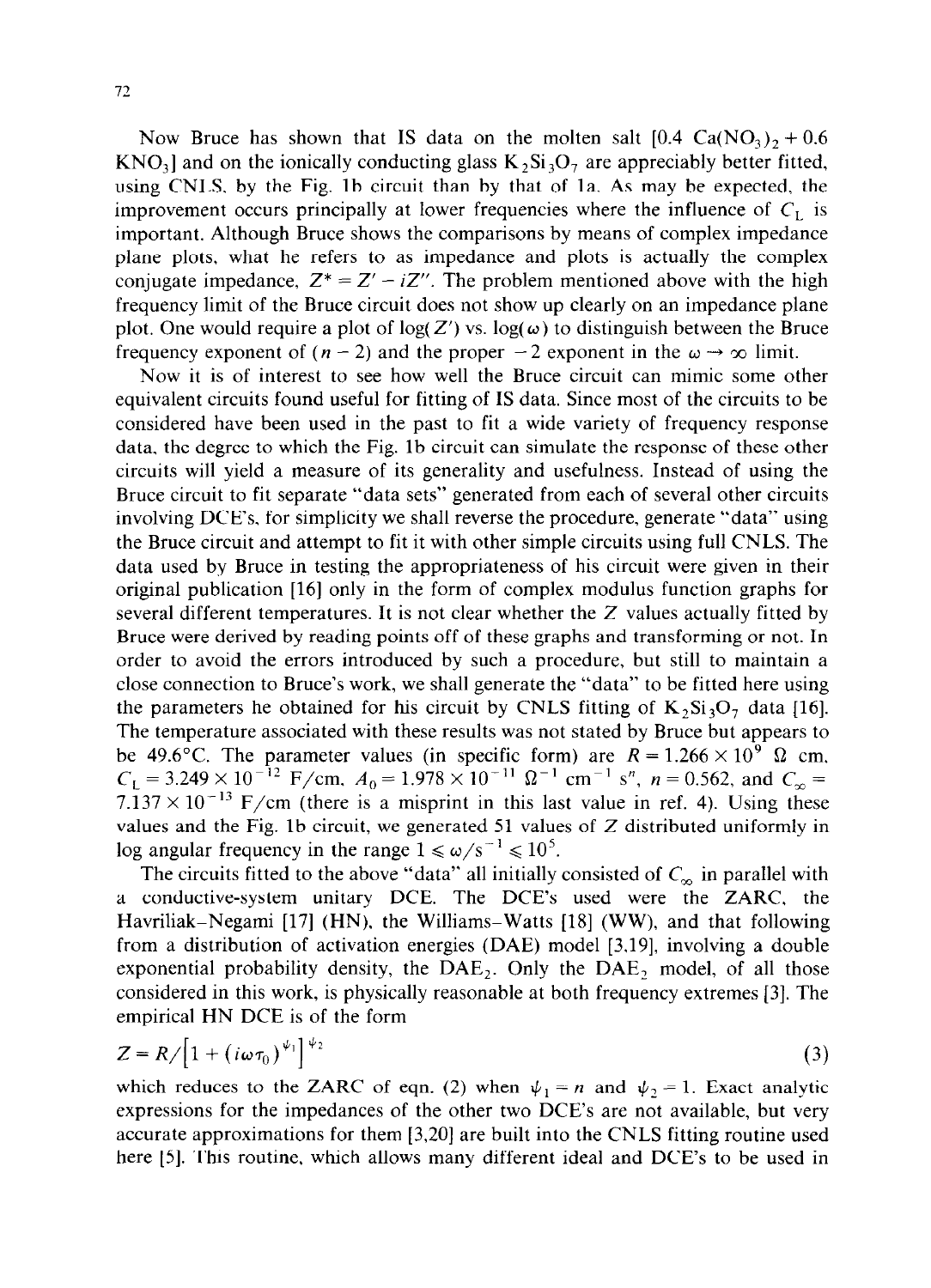#### TABLE 1

CNLS fitting results of Impedance "data" derived from the Bruce circuit with the parameter values shown. The last column shows the results obtained from a fit of the "data" transformed to the complex modulus level. Parameter estimates are shown in the form  $Q/\sigma_r$ , where  $\sigma_r$  is the estimated relative standard deviation of Q

| Parameter                                                | <b>Bruce</b><br>circuit | ZARC                            | HN                              | DAE <sub>2</sub>                | DAE,                             |
|----------------------------------------------------------|-------------------------|---------------------------------|---------------------------------|---------------------------------|----------------------------------|
| $10^{-9}R/\Omega$ cm                                     | 1.266                   | 1.274/<br>$8 \times 10^{-4}$    | 1.2706/<br>$4 \times 10^{-4}$   | 1.2648/<br>$2 \times 10^{-4}$   | 1.2276/<br>$2.1 \times 10^{-3}$  |
| $10^{11}A_0/\Omega^{-1}$ cm <sup>-1</sup> s <sup>n</sup> | 1.978                   |                                 |                                 |                                 |                                  |
| $10^{3} \tau_{0}$ /s                                     | 1.4146                  | 1.679/<br>0.036                 | 2.984/<br>0.030                 | 2.092/<br>$7.6 \times 10^{-4}$  | 1.959/<br>$3.3 \times 10^{-3}$   |
| $n, \psi_1, \phi$                                        | 0.562                   | 0.7820/<br>$8.3 \times 10^{-3}$ | 0.7809/<br>$3.9 \times 10^{-3}$ | 1.2103/<br>$2.6 \times 10^{-3}$ | 1.3179/<br>$1.33 \times 10^{-3}$ |
| $\psi$                                                   |                         |                                 | 0.489/<br>0.024                 |                                 |                                  |
| $10^{13}C_L/F$ cm <sup>-1</sup>                          | 32.49                   |                                 |                                 |                                 |                                  |
| $10^{13}C_{\infty}/F$ cm <sup>-1</sup>                   | 7.137                   | 2.83/<br>0.14                   | 8.233/<br>$9.7 \times 10^{-3}$  |                                 |                                  |
| $\mathscr{E}_{\mathrm{d}}$                               |                         |                                 |                                 | 4.048/<br>0.016                 | 6.513/<br>0.014                  |
| $\sigma_{\rm f}$                                         |                         | $3.6 \times 10^{6}$             | $1.59 \times 10^{6}$            | $9.47 \times 10^{5}$            | $1.27 \times 10^{-4}$            |

many different circuit configurations, is available from one of the authors (J.R.M.).

Fitting results are listed in Table 1 and presented in Figs. 2 and 3. In the tables,  $\sigma_{\rm f}$ is the estimated standard deviation of the overall fit, and the estimated parameter values, Q, and their estimated relative standard deviations,  $\sigma_r$ , are shown in the form  $Q/\sigma_r$ . Parameter values shown without a  $\sigma_r$  value were fixed. Unity weighting was employed in the fitting results of Table 1. The parameter values used in the Bruce circuit to generate the "data" fitted are shown in the second column of Table 1. There are two time constants, not involving  $C_{\infty}$ , which may be calculated for the



Fig. 2. Complex impedance plane plot comparing "data" calculated from the Bruce circuit with HN and ZARC CNLS fits. As in Table 1,  $C_{\infty}$  is non-zero here.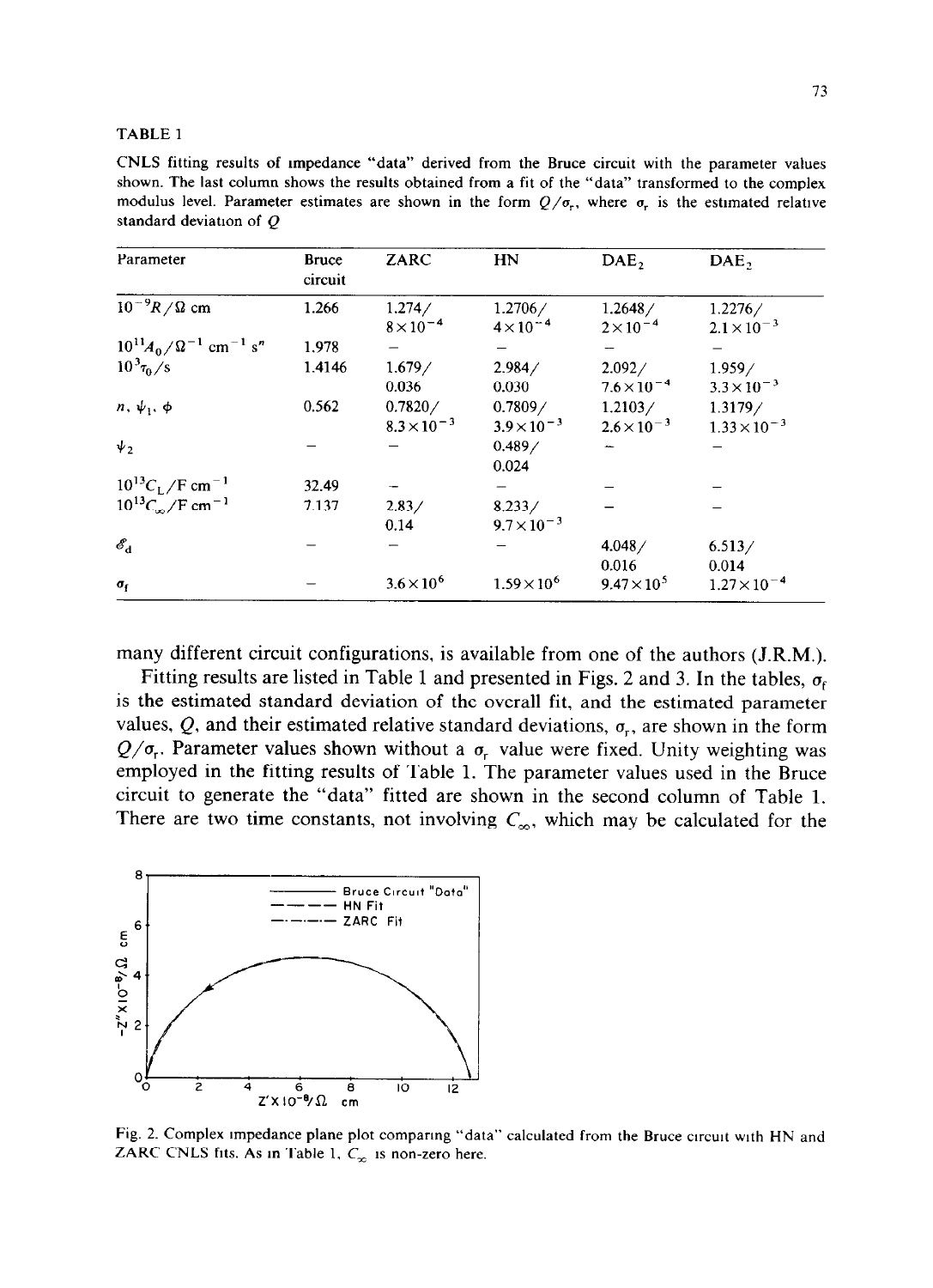

Fig. 3. Complex impedance plane plot comparing the Bruce "data" with the result of a  $DAE<sub>2</sub>$  CNLS fit. Here, no extra  $C_{\infty}$  element was present.

Bruce circuit. The first. which applies at sufficiently low frequencies that the effect of C<sub>L</sub> is dominant, is given by  $\tau_L = (C_L/A_0)^m$ , where  $m = 1/(1 - n)$ . It is a CC dielectric-system time constant. The other,  $\tau_0 = (RA_0)^{1/n}$ , is a ZARC conductivesystem time constant, dominant when the effects of  $C<sub>L</sub>$  are negligible. For the present Bruce parameter values,  $\tau_L = 0.0162$  s, and the value of  $\tau_0$  is given is column two for comparison with the similar time constants of the other DCE's.

The DAE<sub>2</sub> DCE here involves the four parameters *R,*  $\mathscr{E}_d$ *,*  $\tau_0$ *, and*  $\phi$ *.* Here  $\mathscr{E}_d = \mathscr{E}_1 - \mathscr{E}_0 = 0.5 \ln(r_2)$ , where  $r_2$  is the ratio of the maximum to minimum time constants in the system. In addition,  $\mathscr{E} = E/kT$ ;  $\mathscr{E}_0$  is the lowest normalized activation energy of the system;  $\mathscr{E}_1$  is the central normalized activation energy;  $\mathscr{E}_{\text{max}} = (2\mathscr{E}_1 - \mathscr{E}_0)$  is the maximum normalized activation energy. Although  $\mathscr{E}_0$  may be zero,  $\mathscr{E}_{\text{max}}$  must generally be finite [3]. Since we are dealing with a thermally activated system, it turns out that  $\tau_0$  is of the form  $\tau_0 = \tau_a \exp(\mathscr{E}_1)$ , where we have set the  $\gamma$  of the earlier work [3] equal to unity here and  $\tau_a$  is temperature independent. When  $r_2$  is of the order of 10<sup>8</sup> or larger, the complex plane shape following from the model is virtually independent of  $r_2$ , but it does depend on  $r_2$  as  $r_2$  becomes smaller, as is the case here.

It was found that much worse fits were obtained using the  $DAE<sub>2</sub>$  in parallel with  $C_{\infty}$  than without it. For example, the  $\sigma_f$  estimate obtained using the DAE<sub>2</sub> with  $C_{\infty}$ taken fixed and equal to the Bruce value and with the other parameters free was  $4.67 \times 10^6$ . We found that several DCE's which lead to quite unsymmetric complex plane plots [3] did not yield good fits of the Bruce circuit "data" and their fitting results are therefore not included in Table 1. As Figs. 2 and 3 show, these "data" produce very nearly symmetric impedance plane plots. We do include the potentially asymmetric HN results in Table 1 and in Fig. 2; clearly the actual asymmetry is small here. Not included are the results of WW fitting, which led to a  $\sigma_f$  of about  $3 \times 10^6$ . Here a non-zero  $C_{\infty}$  of about  $8.7 \times 10^{-13}$  F/cm was quite necessary in order to allow a fairly good fit to be obtained. Incidentally. Boesch and Moynihan [16] (BM) fitted their data only with the WW model, using an approximate approach to do so.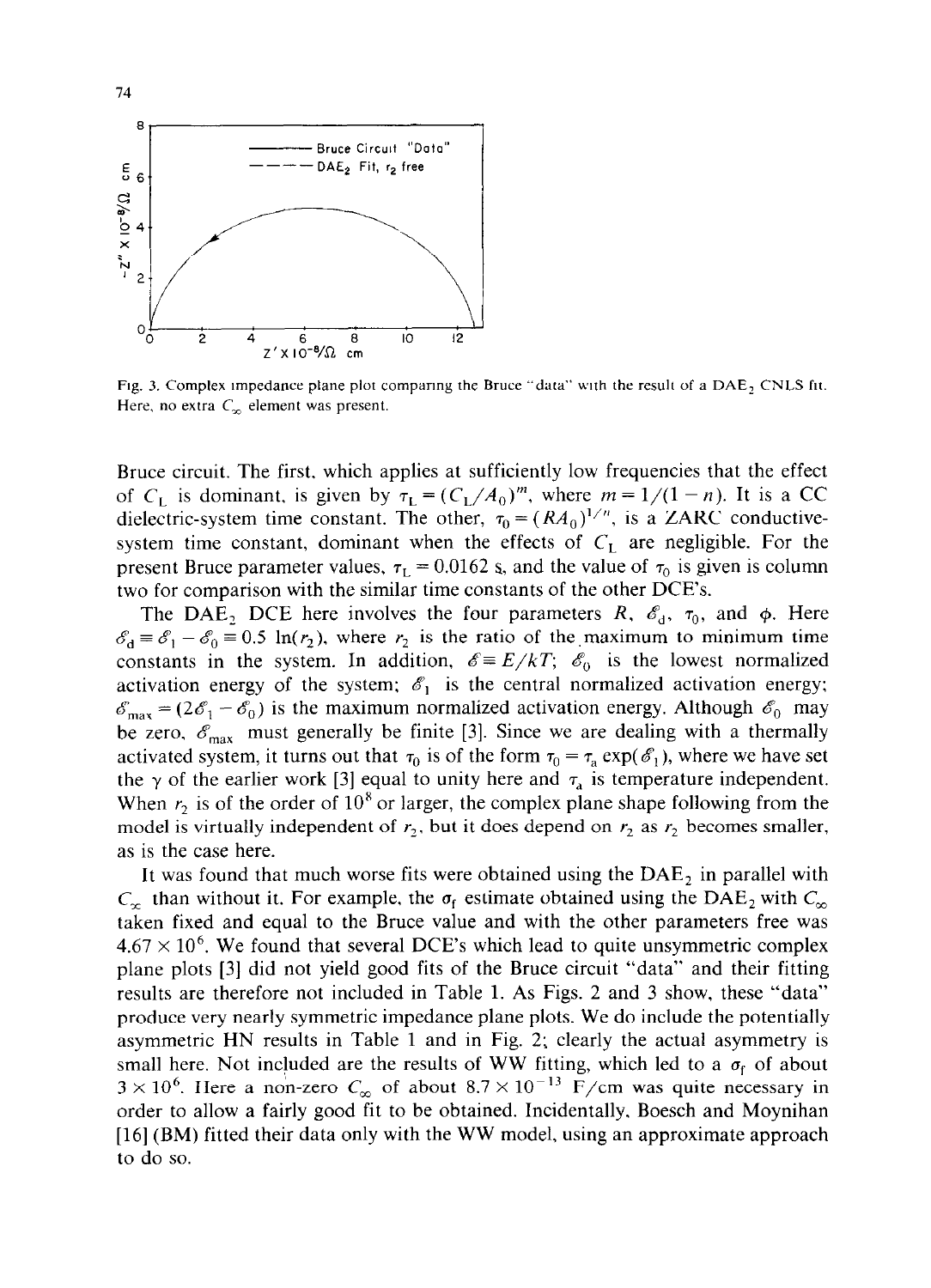The Table 1 results show that very consistent *R* estimates are obtained from all the fits, as well as reasonably consistent  $\tau_0$  estimates. But exponent estimates appear to be quite different. Differences arise in part because  $\phi$  is not quite the same kind of quantity as are *n* and  $\psi$ . The possible range of  $\phi$  is  $-\infty < \phi < \infty$ , allowing it to vary linearly with temperature under some conditions [3]. Only when  $\phi \rightarrow \pm \infty$  or  $r_2 \rightarrow 1$  does the DAE<sub>2</sub> lead to single-time-constant Debye response.

Note that the Bruce and HN circuits involve five parameters and the ZARC and DAE<sub>2</sub> only four free parameters, including a  $C_{\infty}$  parameter in all but the DAE<sub>2</sub> case. Figure 2 shows that even a ZARC fit of actual experimental data like the present Bruce exact "data" could be distinguished from a Bruce-circuit CNLS fit of such data only if the data had very small experimental errors indeed, smaller than typical errors of nearly all real data. The ZARC fit obtained here seems appreciably better than that Bruce obtained with the same fitting circuit. Certainly the HN and  $DAE<sub>2</sub>$  fits are so good that they could not be so distinguished unless good data were available which extended far down in the high and/or low frequency tails of the complex plane plots. Although Fig. 3 shows that complex plane graphical distinction between the results of the  $DAE<sub>2</sub>$  and the Bruce "data" is impossible over the whole frequency range covered, examination of the numerical fittmg residuals showed that deviations increased at the highest frequencies, those where the  $DAE<sub>2</sub>$  is physically realistic and the Bruce circuit is not.

The results shown in Table 1 for the ZARC, HN, and the first column of  $DAE_2$ estimates were all obtained from CNLS fitting of the "data" in Z form. the same level considered by Bruce. But the actual BM data [16] were all given at the  $M$ , or complex modulus level, where  $M = M' + M'' = \iota \omega C_c Z$ . Here  $C_c$  is the capacitance of the measuring cell when empty. It thus seemed worthwhile to carry out a DAE, CNLS fit of the data in  $M$  form for comparison with the  $Z$ -fit results. The last column of Table 1 summarizes the results of such a fit.

In order to transform the Z data to the M level, one needs a value of  $C_c$ , a quantity not mentioned by BM or Bruce. Since  $M'(\omega \to \infty) \equiv M_{\infty} \equiv C_c/C_{\infty}$ , however, one can obtain  $C_c$  from knowledge of  $M_\infty$  and  $C_\infty$ . Although BM presented no  $C_{\infty}$  values, they did list  $M_{\infty}$  ones. If we therefore combine the BM  $M_{\infty} = 0.118$ value for their 49.6°C data with the Bruce value of  $C_{\infty}$ , we obtain  $C_{\rm c} = 8.422 \times 10^{-14}$ F/cm, the value we employed in the data transformation.

Because of the different effective weighting and magnitudes of data at the Z and M levels, one obtains very different  $s_f$  values for M fits than for Z fits. If the model were an exact fit to the data, one would, however, obtain exactly the same parameter estimates for either type of fitting. The differences found here are indicative of the effects of systematic errors present in fitting a model to data which are not entirely consistent with the model. Further, the  $M$  transformation weights the higher frequency end of the data set more than the lower end. Incidentally, the M-level  $DAE<sub>2</sub>$  fit was appreciably better at the high frequency end, where relative residuals were less than one percent, than at the low frequency end of the data. Indeed the transformed  $M$  data, and predicted values from the fit, were reasonably close to actual 49.6"C BM data points read off their graphs.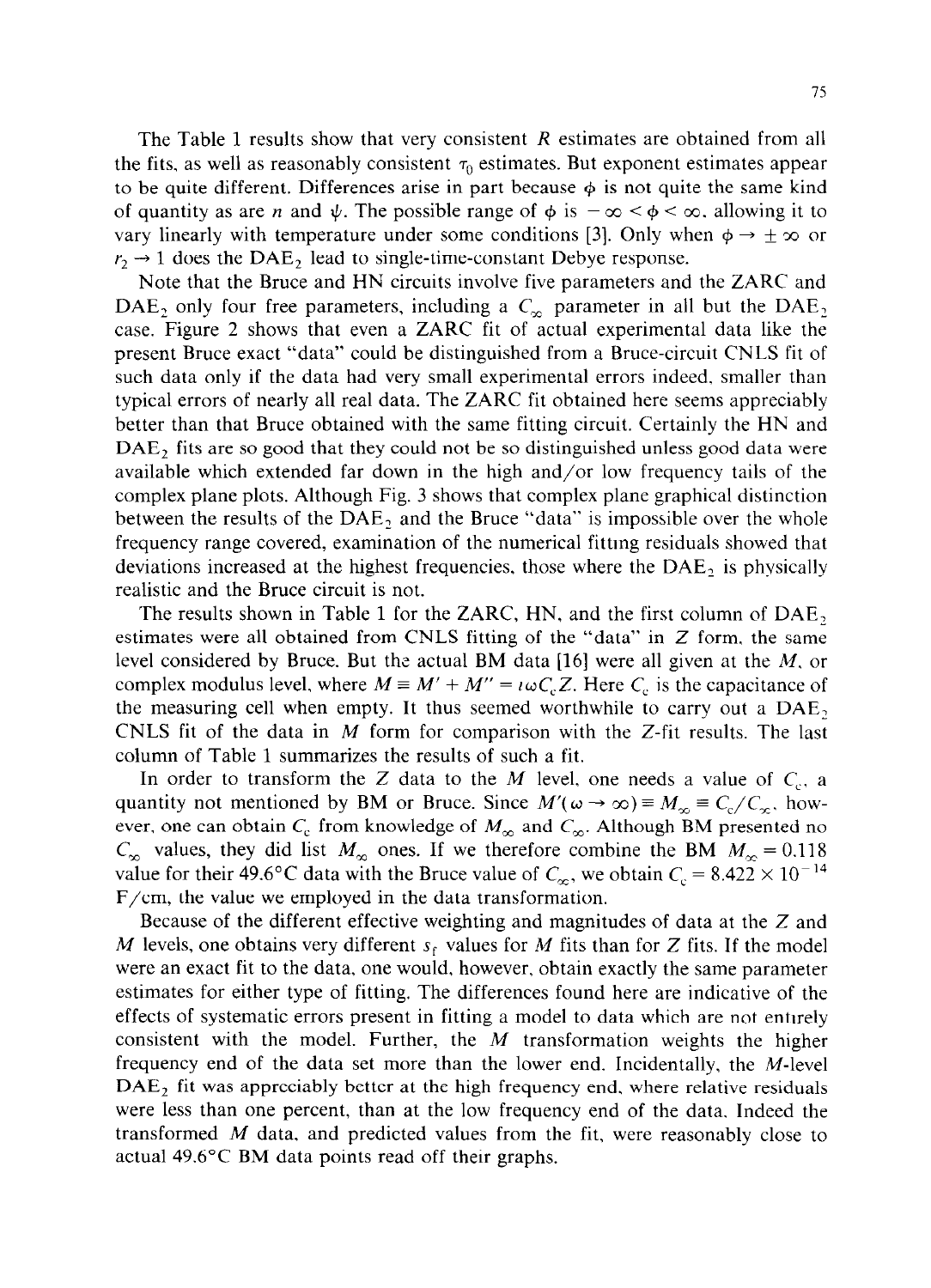How is it possible that the DAE, can yield a very good fit of the Bruce "data", either at the *Z* or the *M* level, without a  $C_{\infty}$  in the fitting circuit? The reason is clear. All the other fitting models. including the Bruce circuit. are physically unrealistic at the high end of the frequency range where the effect of  $C_{\infty}$  is greatest. They all thus need a  $C_x$  in order to allow improved fitting in this region. But the DAE<sub>2</sub> goes to the physically realistic limit of a capacitor and resistor in parallel, in the present conductive-system case, as  $\omega \to \infty$ . Thus the DAE, can well fit data like that of BM, which approaches a constant  $M_{\infty}$  in the high frequency limit, without the explicit addition of a separate  $C_{\infty}$  element. A  $C_{\infty}$  is thus implicitly included in the DAE<sub>2</sub> fit. When, in fact, a separate free  $C_{\infty}$  parameter is included in the fitting circuit. its value is driven down towards zero during the CNLS fitting process, just as one would expect. Only if experimental or theoretical data were obtained from a model well represented by a resistor in series with a  $DAE<sub>2</sub>$  DCE would a separate  $C_{\infty}$  element be needed. If the original BM data were available, fitting with such an element and a series resistor would be warranted. Note that one of the virtues of CNLS fitting is that the addition of possible redundant circuit elements in the equivalent circuit being fit does no harm. If an element is redundant, its final estimated value will either be negligible compared to the effects of other circuit elements and/or its relative standard deviation will be of the order of unity or greater. Such elements can then be eliminated from the circuit used for a final fitting.

For comparison with the M-level DAE<sub>2</sub> fit, we also carried out a ZARC plus  $C_n$ fit at the *M* level. The fit was appreciably better, relative to that of the  $DAE<sub>2</sub>$ , at the *M* level as compared to that at the Z level. For example, a value of  $\sigma_f$  of  $1.32 \times 10^{-4}$  was found, much closer to that of the DAE<sub>2</sub> at this level. Further, the estimated  $C_{\infty}$  value found and its estimated relative standard deviation were  $6.95 \times 10^{-13}$ /2 × 10<sup>-3</sup> F/cm, much closer to the actual Bruce value used in generating the data.

Although the present fitting results are not completely comparable to those of Bruce using the Fig. la and lb circuits, they show that the ZARC and a parallel capacitor can simulate the Bruce circuit much better than Bruce concluded. The origin of the difference is unknown. In any event, it appears that the ZARC. or even better, the HN, with a parallel  $C_{\infty}$  can simulate the Bruce circuit more than adequately in almost all practical cases; both circuits also require the same or fewer parameters and are simpler in form than Bruce's circuit. Thus Bruce's claims for the special usefulness of his circuit and his identification of a particular physical process modelled by  $C_L$  seem somewhat nugatory.

It is quite clear that the original data [16] are associated with a thermally activated system; further they also involve a distribution of relaxation times (DRT). not just a single-time-constant Debye response. It is thus plausible to assume that the DRT arises from a DAE and that the DAE, model is therefore particularly appropriate for analyzing the data. Certainly it can fit the present Bruce "data" very well indeed with only four parameters, as opposed to five for the non-thermallyactivated Bruce circuit, and it may well be the most appropriate model for the original BM experimental data as well.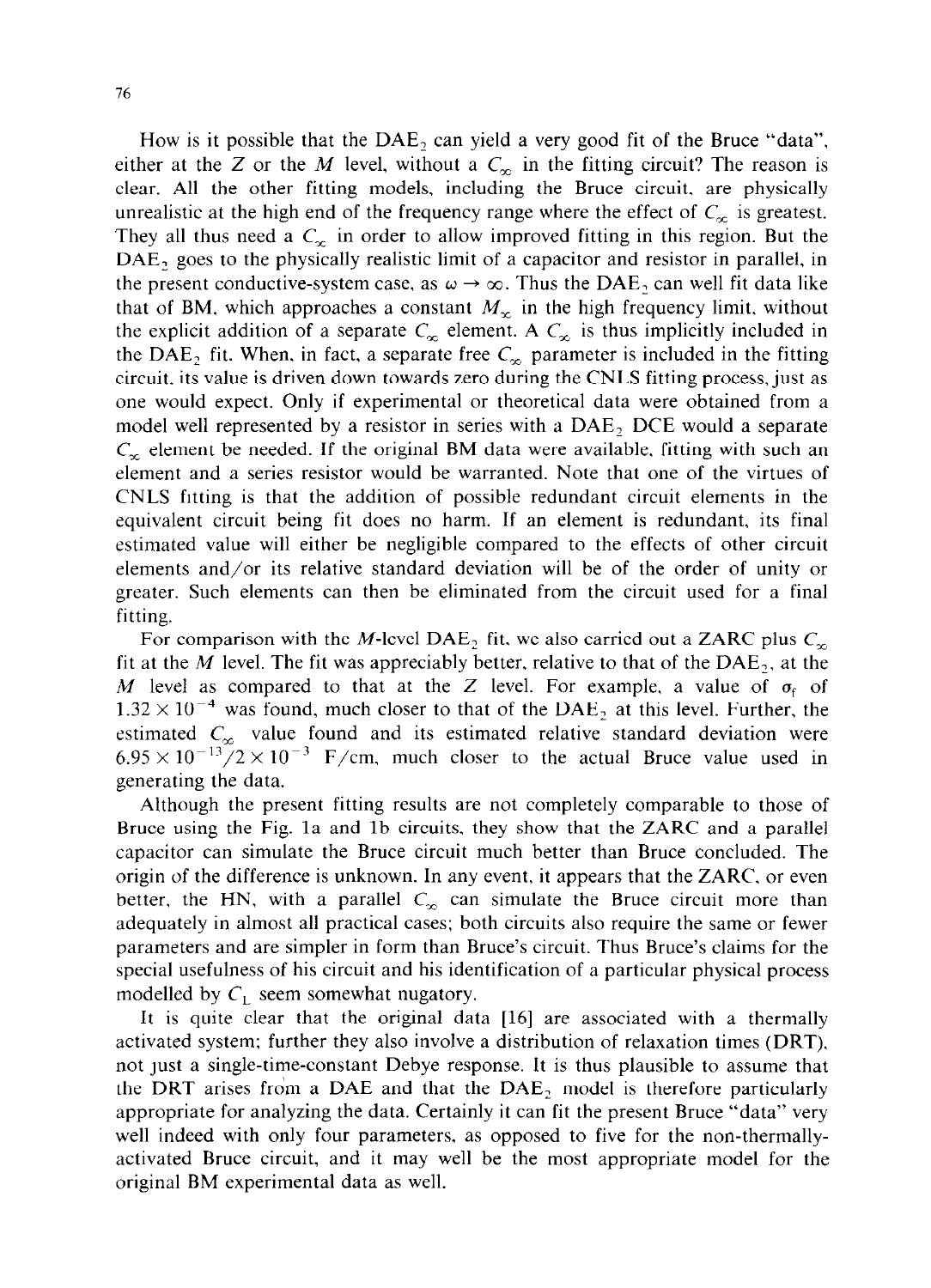# EQUIVALENT CIRCUITS INVOLVING TWO DISTRIBUTED ELEMENTS

Thus far we have dealt with a situation where some or all of the bulk properties of the material are distributed and have paid no attention to interface effects. But most ionically conducting materials with highly conducting electrodes do exhibit such effects. particularly when the frequency range is extended to very low frequencies. Further, it is often more likely that interface properties are distributed than that bulk ones are, especially for homogeneous materials and single crystals. Just as distributed bulk properties lead to the need for one or more DCE's m a fitting equivalent circuit, so too do distributed interface properties. Therefore. it is not unreasonable to expect to find that two or more DCE's are needed to fit experimental data that cover an appreciable frequency range, particularly one extending to low frequencies. Here we shall compare two such circuits, omitting  $C<sub>x</sub>$  elements for simplicity.

The circuit of Fig. lc has been used by Bates [21] to fit some of his recent data on single-crystal  $\beta$ -alumina at room temperature and below. That of Fig. 1d has also been used to fit [22] earlier data [13] on this material. Note that it is essentially just the Fig. la circuit with a CPE in series with it to represent interface effects. Bates was kind enough to send us some of his new data, along with fitting results for  $T = 150$  K for the Fig. 1c circuit. It was thus natural for us to try fitting these data with the Fig. Id circuit. We were initially quite surprised to obtain parameter estimates nearly identical to those obtained from Bates' fitting. To investigate these results more systematically, we used the parameter estimates obtained from fitting to generate new Fig. lc "data". These data involved X9 impedance values covering the range from 100 to  $7 \times 10^5$  Hz in equal logarithmic steps. Because of the wide range of impedance magnitude covered by the data, for the CNLS fitting we used weighting derived by assuming that the uncertainty in a real or imaginary data value was proportional to its magnitude.

Results of our various fits are summarized in Tables 2 and 3. The first column shows the parameter values from which the data were generated and the second shows the results of CNLS fitting to the Id circuit. All CPE "A" parameter values correspond to the  $A_0$  parameter of eqn. (1). As mentioned above, very close

TABLE 2

Circuit transformation fitting results in the form  $Q/\sigma_r$ , where  $\sigma_r$  is the estimated relative standard deviation of  $Q$ 

| Circuit Fig. 1c.                  | Circuit Fig. 1d                                   | Circuit Fig. 1c                                          |
|-----------------------------------|---------------------------------------------------|----------------------------------------------------------|
| $R_{\perp} = 1.3 \times 10^{5}$   | $R_1 = 1.26 \times 10^5 / 2.6 \times 10^{-4}$     | $R_{\rm A} = 1.300 \times 10^5 / 2.7 \times 10^{-4}$     |
| $A_{\rm A} = 3.5 \times 10^{-9}$  | $A_2 = 3.537 \times 10^{-9} / 5.8 \times 10^{-4}$ | $A_{A} = 1.864 \times 10^{-8} / 4.9 \times 10^{-4}$      |
| $n_{A} = 0.91$                    | $n_2 = 0.9103 / 7.1 \times 10^{-5}$               | $n_1 = 0.9100 \times 7.2 \times 10^{-5}$                 |
| $A_{\rm b} = 3.5 \times 10^{-11}$ | $A_1 = 3.73 \times 10^{-11} / 3.7 \times 10^{-3}$ | $A_{\rm b} = 2.046 \times 10^{-10} / 3.4 \times 10^{-3}$ |
| $n_{\rm h} = 0.96$                | $n_1 = 0.9569/2.98 \times 10^{-4}$                | $n_{\rm b} = 0.9599/3.2 \times 10^{-4}$                  |
| $\sigma_f = -$                    | $\sigma_{\rm r} = 1.26 \times 10^{-3}$            | $\sigma_t = 1.24 \times 10^{-3}$                         |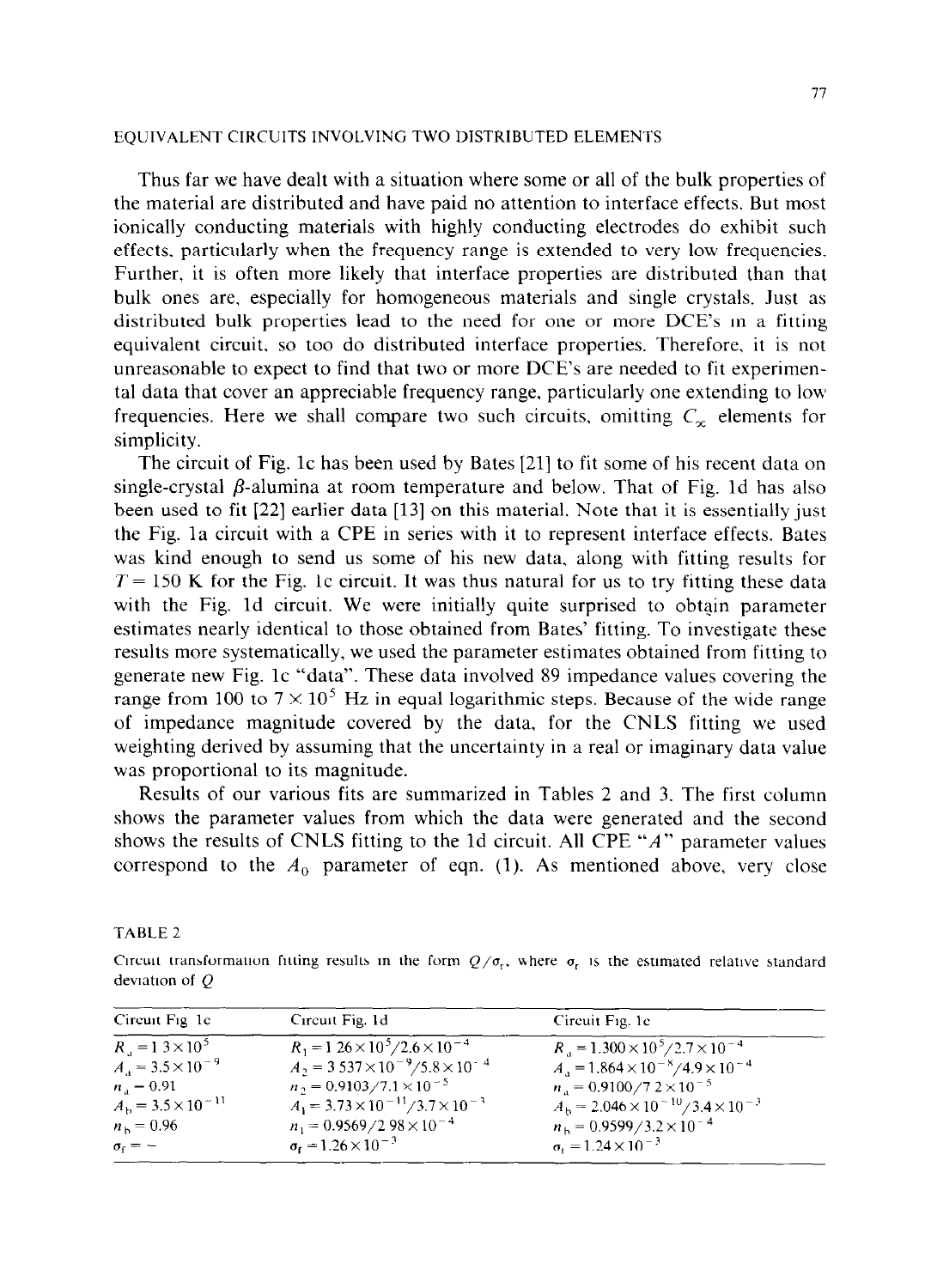| A BL<br>×. |  |
|------------|--|
|------------|--|

| Circuit Fig. 1d                                  | Circuit Fig. 1c                                        |
|--------------------------------------------------|--------------------------------------------------------|
| $R_1 = 3.29 \times 10^2 / 8.3 \times 10^{-3}$    | $R_{\rm d} = 2.088 \times 10^5 / 9.4 \times 10^{-3}$   |
|                                                  | $A_{A} = 2.44 \times 10^{-10} / 1.7 \times 10^{-2}$    |
| $n_2 = 0.9565/2.4 \times 10^{-5}$                | $n_a = 0.9612 / 1.3 \times 10^{-3}$                    |
| $A_1 = 2.31 \times 10^{-8} / 3.3 \times 10^{-2}$ | $A_{\rm b} = 6.12 \times 10^{-9} / 7.2 \times 10^{-4}$ |
| $n_1 = 0.9647/2.6 \times 10^{-3}$                | $n_{\rm b} = 0.9563/5.8 \times 10^{-5}$                |
| $\sigma_f = 1.75 \times 10^{-3}$                 | $\sigma_{\rm f} = 6.1 \times 10^{-4}$                  |
|                                                  | $A_2 = 1.097 \times 10^{-9} / 4.2 \times 10^{-4}$      |

Circuit transformation fitting results

agreement is obtained for the Table 2 values. Note especially that the interface DCE of the Fig. 1d circuit,  $CPE_2$ , corresponds to the CPE in series with  $R_a$  in Fig. 1c,  $CPE<sub>a</sub>$ , as might be expected. When this identification is appropriate,  $CPE<sub>b</sub>$  describes distributed bulk effects in Fig. lc. The two circuits then become identical when no interface element is present.

It was also of interest to examine how well the reverse transformation worked. Thus we used the parameter estimates of the middle column to generate "data" from the Fig. Id circuit and fitted these data using the Fig. lc circuit. With perfect fits one would expect to recover the exact column 1 parameter values. Comparison of the column two and three values of Table II shows that the corresponding CPE  $\vec{A}$  values are appreciably less close to each other than are those of columns 1 and 2. Finally. comparison of the column 3 results with those of column 1 indicates the degree to which systematic errors distort the fitting results. Clearly, we can estimate CPE  $n$ exponent values here appreciably better than  $\Lambda$  ones, and only little weight should be given to the absolute values of estimated  $\sigma$ , values in situations where appreciable systematic errors are present. Figure 4 shows a complex plane log-log plot of the original Fig. lc impedance data and the Id fitting results. Even in the Fig. 5 linear complex plane plot (of part of the data only) little or no difference between original and fitted values can be discerned. Nevertheless, the above comparison shows that even for such an excellent fit we are unable to return very closely to the original A parameter values. Since the above conclusions are often not well recognized, they need to be emphasized.

Table 3 summarizes similar fitting results. but ones where we have appreciably changed the ratio of the two input A parameters as compared to the Table 2 situation. Here interface effects are relatively more important over the frequency range covered (a smaller value of the  $A$  parameter leads to a larger value of the series interface impedance magnitude). Further, the values shown in columns two and three agree much less well than those found for the Table 2 results. Particularly interesting is the *R* value of column two which is about 400 times smaller than that of column one. We see that although both circuits can fit data of the present type more or less equally well, they can predict very different bulk resistance values. If we did not know in advance which circuit was most appropriate for given data, we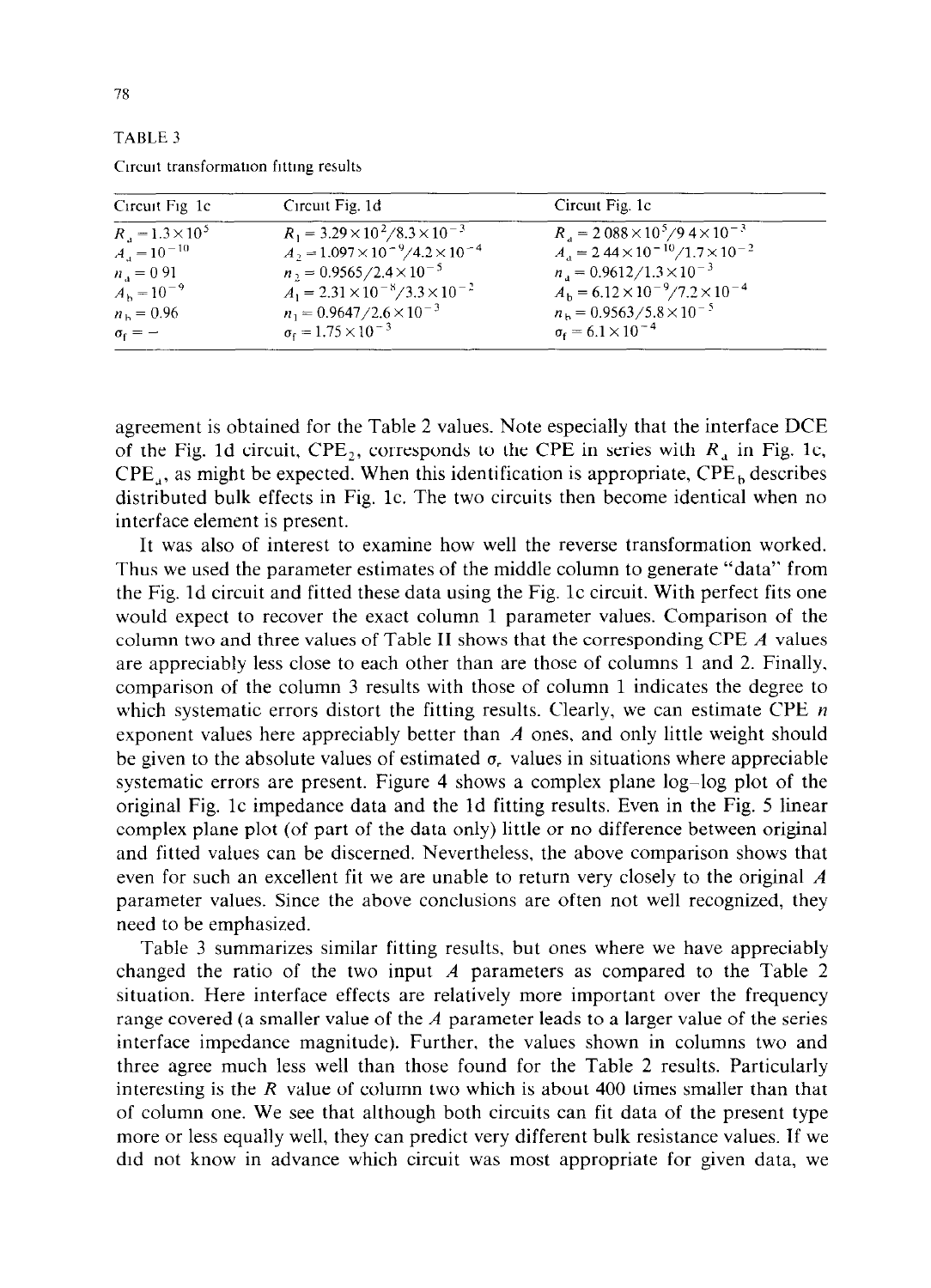

Fig. 4. Complex impedance plane plot, with logarithmic scales, of "data" associated with columns one (circuit of Fig. 1c,  $\rightarrow$ ) and two (CNLS fit using circuit of Fig. 1d,  $- -$ ) of Table 2

could end up with a wildly inappropriate *R* estimate by fitting with the wrong circuit. Again, as shown by the log-log complex plane plot of Fig. 6, the CNLS fit is so good here that one cannot distinguish graphically between the original data and the predicted impedance values, even though they are associated with different fitting circuits involving appreciably different parameter values. Clearly, additional information beyond goodness of fit is needed in cases such as these to allow a proper choice of fitting circuit to be made.



Fig 5. Complex impedance plane plot, with linear scales, of "data" associated with columns one (circuit of Fig. 1c,  $\longrightarrow$ ) and two (CNLS fit using circuit of Fig 1d,  $- -$ ) of Table 2.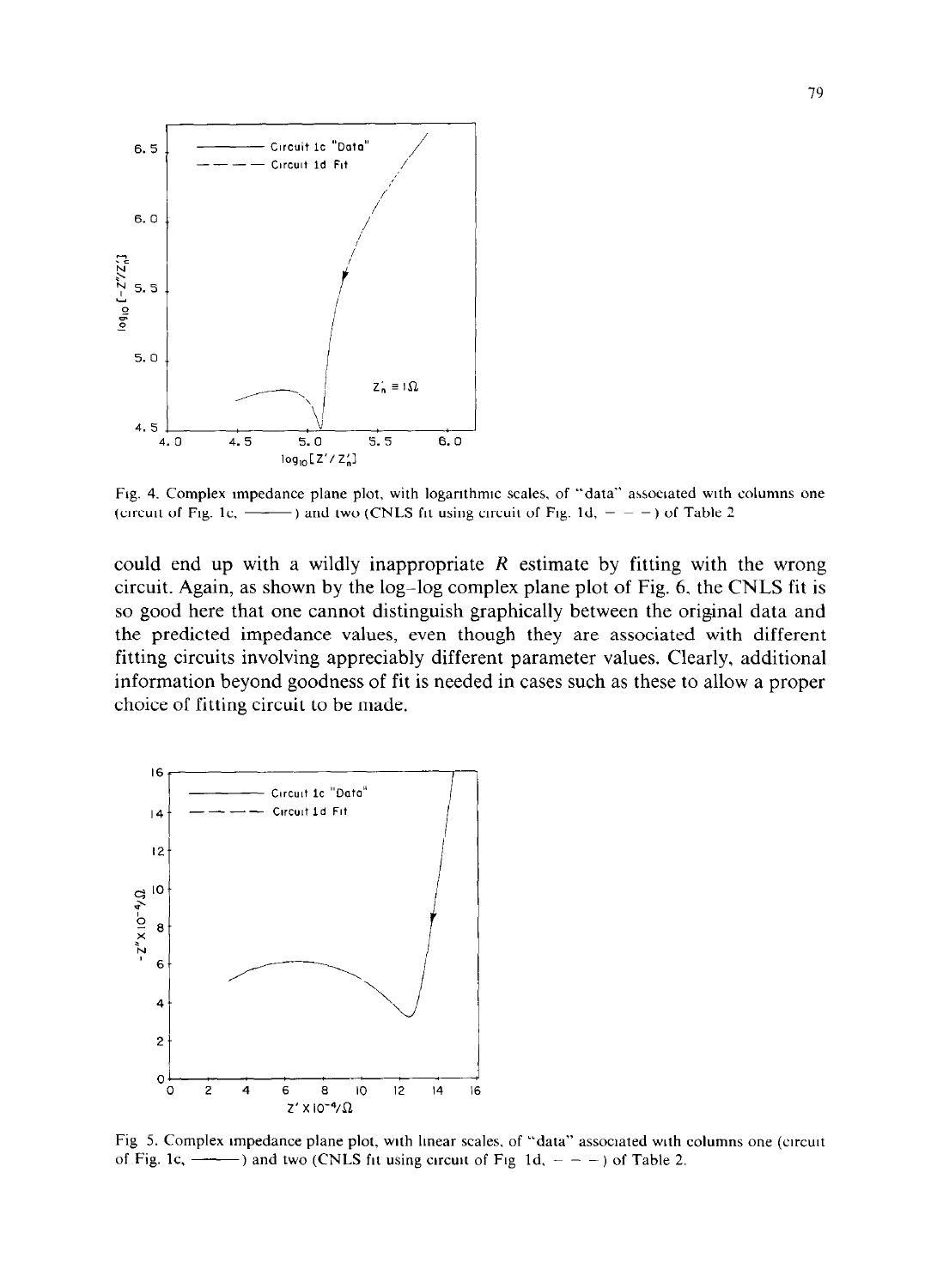

Fig. 6. Complex impedance plane plot, with logarithmic scales, of "data" associated with columns one (circuit of Fig. 1c,  $\longrightarrow$ ) and two (CNLS fit using circuit of Fig. 1d,  $- - -$ ) of Table 3.

The close agreement of the results of columns one and two of Table 2 and even the appreciable differences in the corresponding values of Table 3 can be explained in the following way. It will have been noted that for the present Bates type of data the values of  $n_a$  and  $n_b$  are close to unity, making the CPE's approximate ideal capacitors. Consider circuits like those of Fig. lc and Id where the CPE's are indeed replaced by capacitors with the same subscripts. Thus  $A_a \rightarrow C_a$  and so on. Then with the proper relations between the parameters of the two circuits, they may be made to exhibit the same impedance at all frequencies [6,7]. The relations are

$$
R_1 = R_a \delta^2
$$
  
\n
$$
C_1 = C_b / \delta
$$
  
\n
$$
C_2 = C_a + C_b
$$
  
\n
$$
C_b = C_1 \Delta
$$

and

$$
C_1 + C_2 = \delta^{-2} C_3
$$

where

 $\delta \equiv C_a/(C_a + C_b)$  and  $\Delta \equiv C_2/(C_1 + C_2)$ 

Now because the  $n$ 's are all close to unity for the results of Tables 2 and 3, the above equations still hold approximately when the C's are replaced by  $A$ 's, as may be readily verified using the present parameter values. For example, the predicted *R,*  of Table 3 is about 1074, and the  $R_a$  of column 3 is about  $1.6 \times 10^5$ . But such approximate relationships between the parameters of the two DCE circuits naturally become less and less accurate as the  $n$  values decrease from unity. A consequence is that the Fig. lc and Id circuits are able to simulate each other, by being able to fit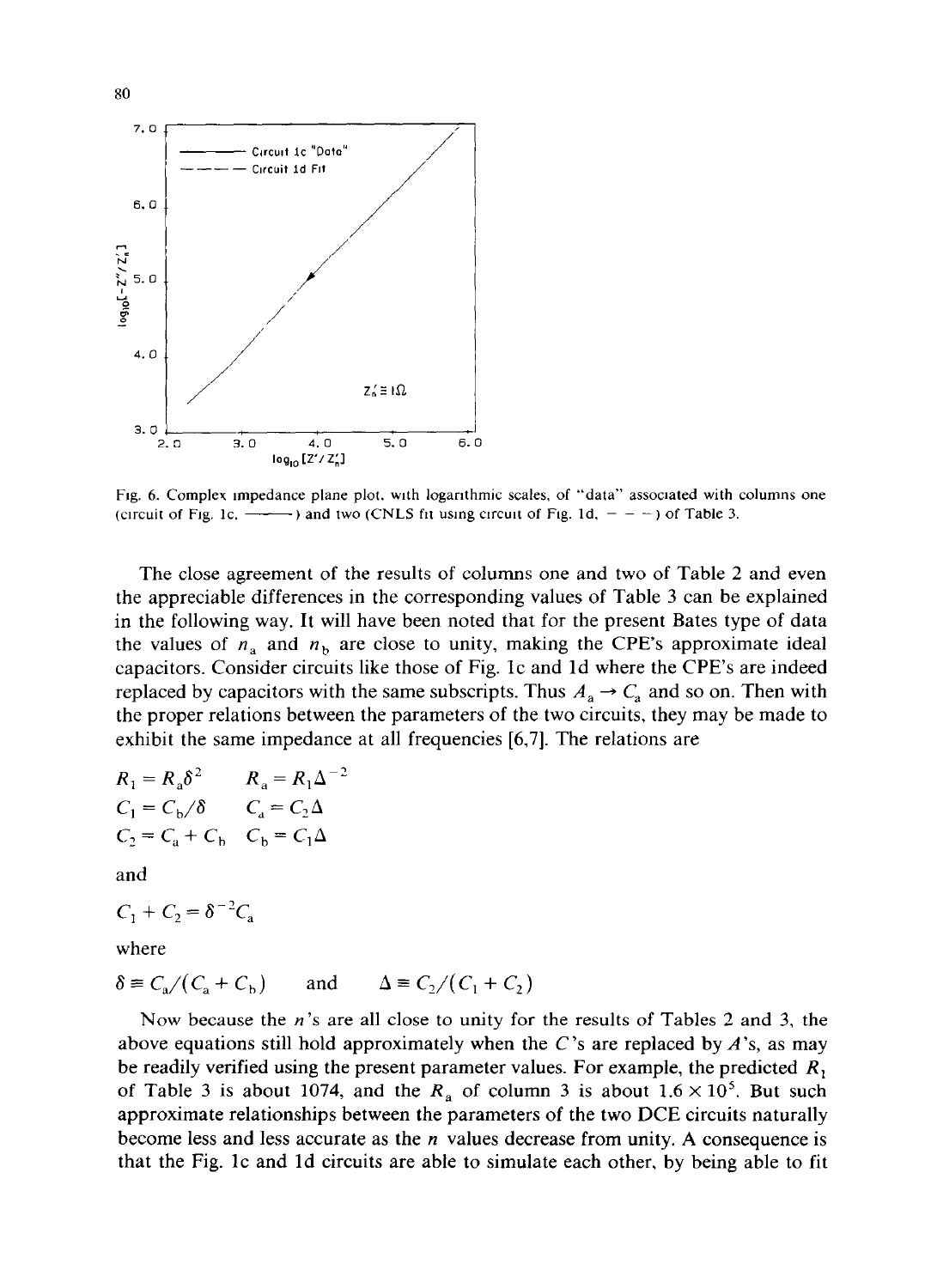

Fig. 7. Complex impedance plane plot, with logarithmic scales, of "data" derived from most of the parameters of Table 2, column one, but with  $n_a = 0.5$  and  $n_b = 0.8$  (circuit of Fig. 1c,  $\frac{1}{100}$ ), and from fitting these data with the circuit of Fig. 1d ( $- - -$ )

data derived from the other, worse and worse as the n's decrease. Thus, for example, if the  $n_a$  and  $n_b$  values of column one of Table 2 are changed to 0.5 and 0.8, respectively, or to 0.4 and 0.7, respectively, and all other values kept the same, the  $\sigma_f$ values found from fitting with the Fig. Id circuit are 0.021 and 0.051, much worse fits than obtained with the larger n's, Actual log-log complex plane comparison for the first choice above appears in Fig. 7.

The results of Bruce and of the present work suggest that when an equivalent circuit which contains one or more CPE's, rather than other more physically realistic DCE's, is to be used in attempting to find a good fitting circuit, one should usually try comparing the efficacy of the circuit containing ordinary CPE's with the same circuit with capacitors in series with some or all of the CPE's. When CNLS fitting is employed, as it should be, any useless parameters can be readily identified, by comparison of  $\sigma_f$  estimates, and eliminated on the next fit. On the other hand, the present results also suggest that there will usually be a superior alternative to using fitting circuits involving non-physical CPE's.

The search for an appropriate equivalent circuit to fit experimental IS data should always include CNLS fitting with several different circuits in order to determine the best fitting one. When the circuits tried include one or more DCE's, one of the selected circuits will usually yield an appreciably better fit than the others. If it is physically reasonable as well, it should be selected. But if two or more circuits yield comparable fits, either because of the ambiguities discussed above or possibly because of the presence of appreciable errors in the data. other information is needed to allow the best choice to be made. For example, one could repeat the experiment for several different temperatures and/or electrode separations. That